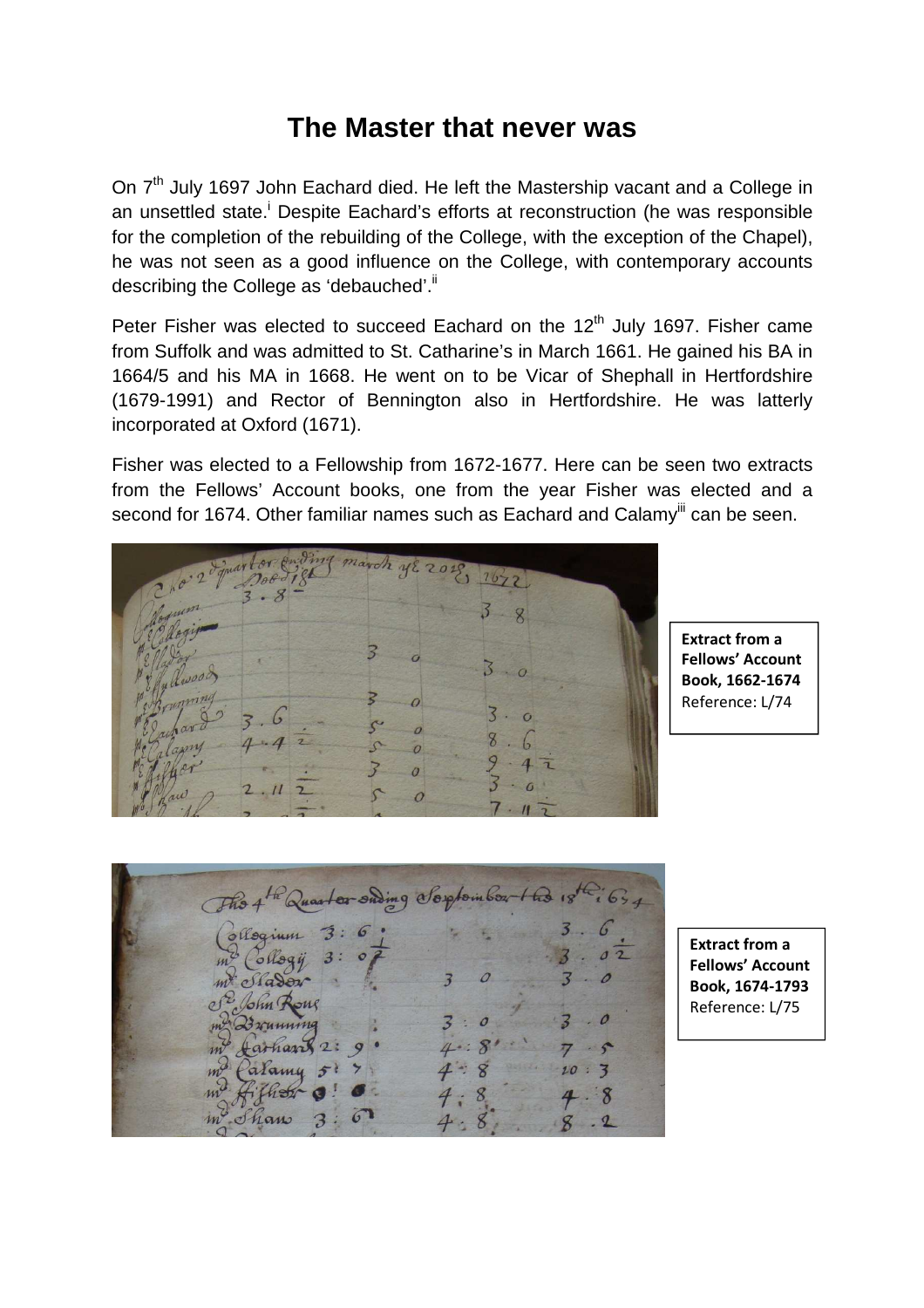Bennington was was the home of the Caesar family, who had sent four members to be Fellow Commoners at St. Catharine's between 1667 and 1701 (Charles, Charles, Henry and Thomas). Perhaps the College was trying to curry favour with the family by appointing the local Rector, we will never know.

Having been an undergraduate and Fellow he would have been familiar with the workings of the College, but perhaps also its politics, and that may have given rise to his resignation of the Mastership. It is unclear why he would have allowed his name to go forward though, if he did not wish to take on the position. Perhaps something happened in the month after his election?

s/ nstee hirra  $\overline{an}$  $444$ in the nhingh Count of aforefail Hall or (ar now Lno himalach  $\overline{a}$ to rece Cathaving or close fam withall h. runto  $h_{3}$ Collige allor and au Ellowy to Declar Laid año vous wocasi h  $a$  $\omega$ Elischion ega as been 4,597  $clug:$ vale

**Fisher's letter of resignation.**  Note that no reason for the resignation is given; Fisher simply asks that the College proceed "as if the said Peter Fisher had never been elected." Reference: M/5/Fisher/1